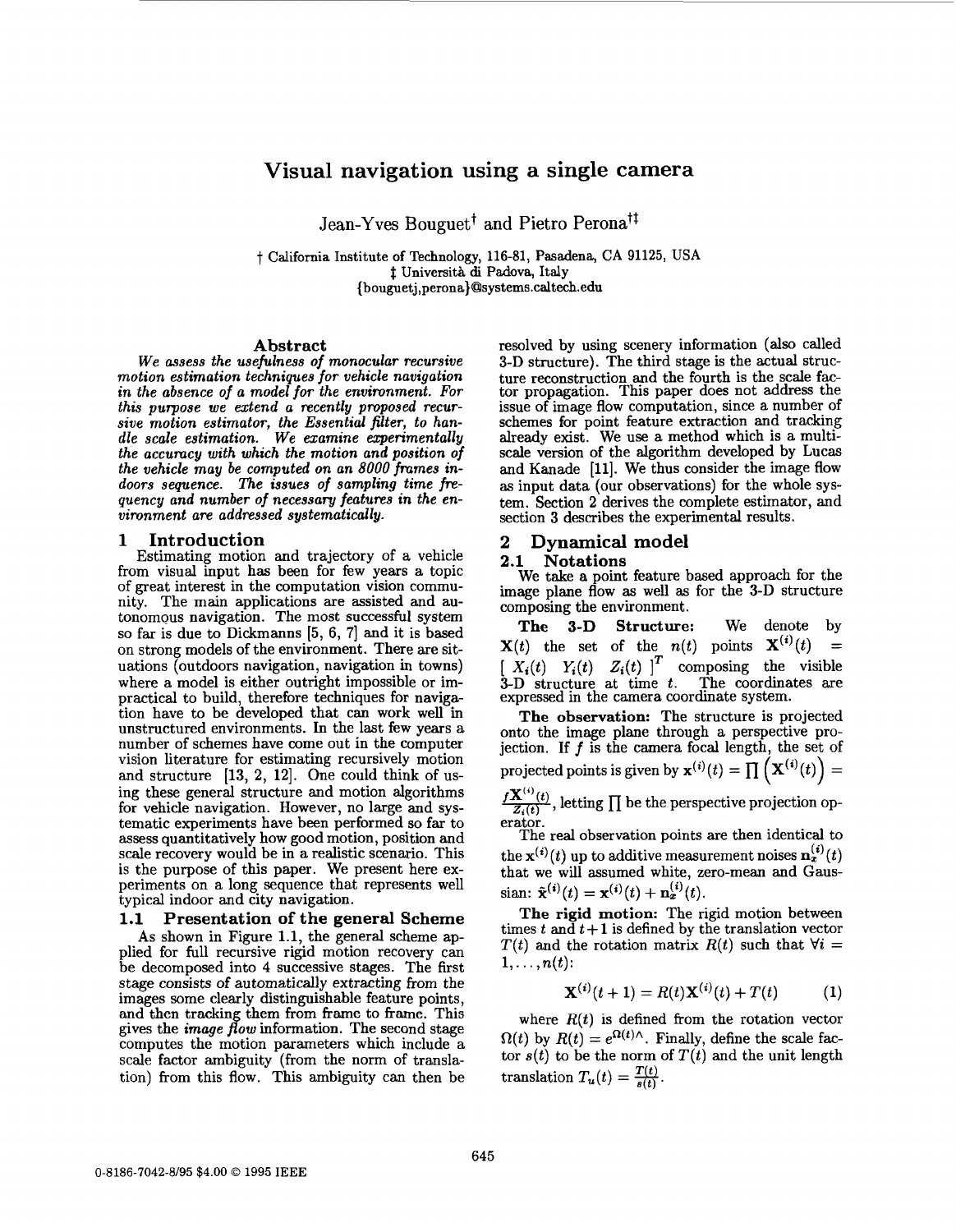

Figure **1:** The Complete system **for** *fiU* Motion and Structure estimation from a sequence images

#### **2.2 Kinematic model**

If no constraint is imposed on the motion, it can be described by *5* parameters embedded in the motion state variable  $\mathbf{m}(t)$  (no scale included). These parameters can be taken **as** the association of 2 variables for defining the direction of the translation  $\theta_{az}(t)$  and  $\theta_{el}(t)$  (azimuth and elevation) and **3** variables for the rotation  $\Omega(t)$  (its coordinates):

$$
\mathbf{m}(t) = \begin{bmatrix} \theta_{az}(t) & \theta_{el}(t) & \Omega^T(t) \end{bmatrix}^T \tag{2}
$$

For **road** vehicles, which is one of the most important applications, it makes sense to study reduced models. It is then possible to reduce the state down to **2** variables. This is not studied in this paper.

## **2.3 A model for full motion M(t)**

We denote by  $M(t)$  the full motion state variable  $(T(t)$  and  $\Omega(t)$  calculated from the motion  $m(t)$ and the scale  $s(t)$ . We will denote:

$$
\mathbf{M}(t) = s(t) \otimes \mathbf{m}_p(t) = \begin{bmatrix} T^T(t) & \Omega^T(t) \end{bmatrix}^T \quad (3)
$$

Since we want to estimate full motion, it is necessary to propagate not only the motion state  $\mathbf{m}(t)$ but also the scale  $s(t)$ . However, only the 3-D structure carries the scale information. It is therefore necessary to perform the structure estimation in **ad**dition to the motion.

The motion state  $m(t)$ : Assuming that we have available some dynamical model for the motion , then we can write :

$$
\begin{cases}\n\mathbf{m}(t+1) = F(\mathbf{m}(t)) + \mathbf{n}_m(t) \\
0 = \mathbf{x}^T(t+1)\mathbf{Q}(\mathbf{m}(t))\mathbf{x}(t) \\
\tilde{\mathbf{x}}(t) = \mathbf{x}(t) + \mathbf{n}_x(t)\n\end{cases} (4)
$$

where *F* is the prediction function describing the dynamics of the system,  $\mathbf{n}_m(t)$  the white noise (with covariance matrix  $Q_m$ ) and the second equation is the well known coplanarity constraint [lo] with

 $\mathbf{Q} \doteq (T_u \wedge) R$  the essential matrix. Note that for clarity, we drop the superscripts  $(i)$  for the points  $\mathbf{x}^{(i)}(t)$ . In cases where the motion is smooth (or simply when no other model is available), one can take  $F = id$ , and  $\mathbf{n}_m(t)$  is then a *random walk*.

Applying the coplanarity constraint on the points  $\tilde{\mathbf{x}}(t)$ , measured on the image plane, one get the following model:

$$
\begin{cases}\n\mathbf{m}(t+1) = F(\mathbf{m}(t)) + \mathbf{n}_m(t) \\
\tilde{\mathbf{n}}(t) = \tilde{\mathbf{x}}^T(t+1)\mathbf{Q}(\mathbf{m}(t))\tilde{\mathbf{x}}(t)\n\end{cases} (5)
$$

where  $\tilde{\mathbf{n}}(t)$  is the induced residual noise whose second order statistic  $R_{\tilde{n}}(t)$  can be characterized in terms of the variance  $R_n$  of the measurement error  $\mathbf{n}_x(t)$ . It is also called *pseudo-innovation vector.* 

The state of the model **(5)** is defined on a linear space and can now be estimated using a variation of the Extended Kalman Filter for implicit measurements constraints, which is derived in **113).** The equations of the estimator based on Kalman filtering theory **[9,4, 81** can be derived from the model system **(5).** This filter provides an estimate for the motion  $\hat{\mathbf{m}}(t)$  and the covariance matrix of the error in estimation  $P_m(t)$ .

For fast convergence reasons, the implemented scheme includes a first motion estimation using Longuet-Higgins 2-frames algorithm **[lo].** 

The structure  $X(t)$ : In order to estimate motion and position, the scale factor needs to be propagated across time and therefore we must estimate recursively the **3-D** structure of the environment **as**  the vehicle moves. This is done through a recursive structure from motion Extended Kalman filter.This a non linear estimator due to the non linear observation function  $\prod$  (perspective projection). The equations for this estimator can be directly derived from the structure model equations **[12].** This gives *af*ter update, some estimates  $\hat{\mathbf{X}}^{(i)}(t)$  of the positions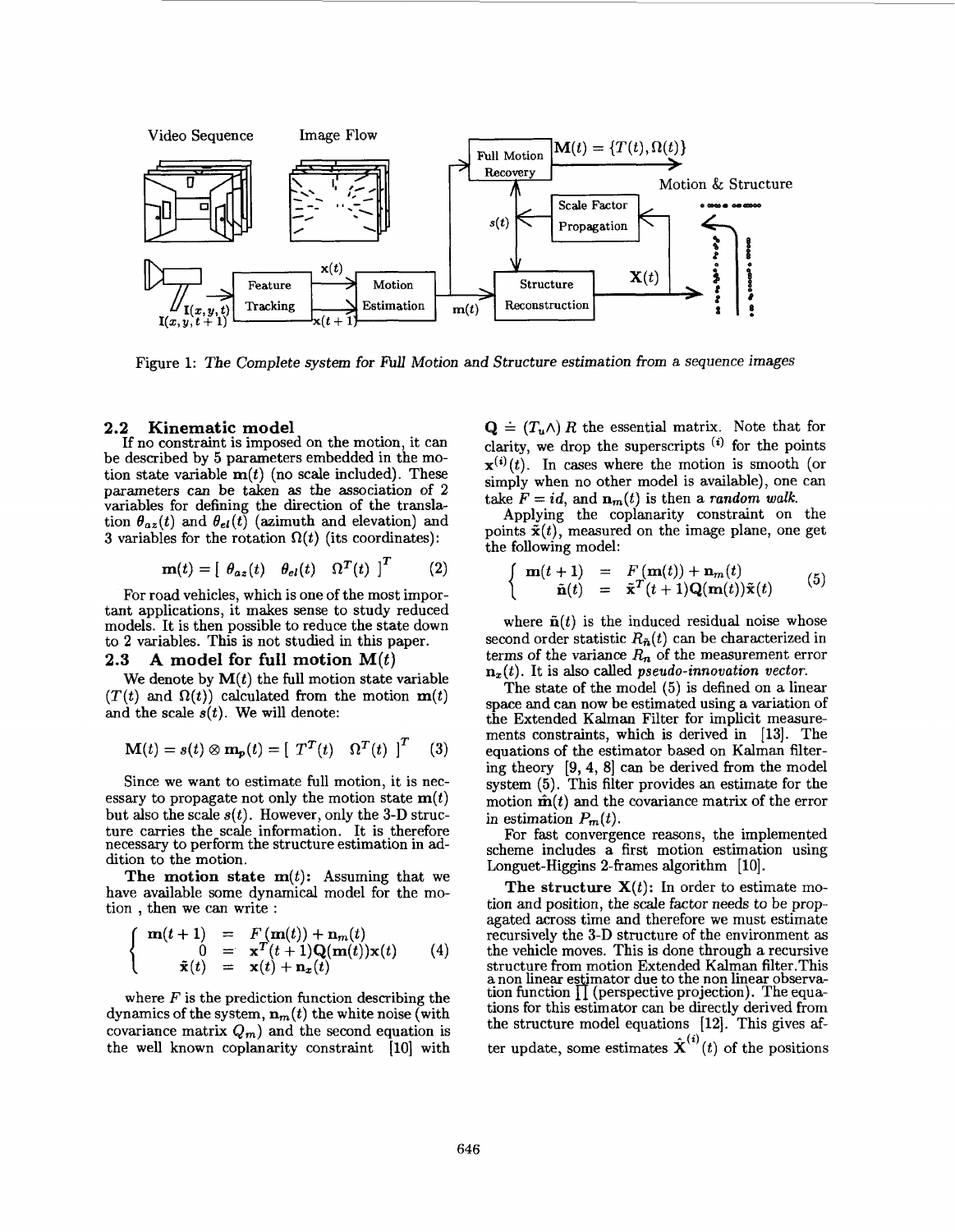of the points and provides Covariance matrices of errors on these estimations  $P_i(t)$ .

The initial predictions of the filter is done by triangulation using the projections of the points on two first appearance frames. This technique has been largely addressed in previous publications **[2].** Define the operator **A** to be the triangulation function returning the 3-D position of one or several points  $X(t)$ , from their perspective projections  $x(t)$  and  $x(t + 1)$  onto 2 successive image planes:  $X(t) = \Delta (x(t), x(t+1), M(t))$ , where  $M(t)$  is the **full** rigid motion of the camera from time *t* to time t + 1.<br>
Such a method for estimating the 3-D structure

is known to be very ill-conditioned with respect to observation noise (on the image plane) and the errors on the motion parameters. 3D positions are especially poorly estimated for points far away from the observer (with a large relative depth, or a large depth over focal length ratio), or more generally with small motion parallax. Then, at the initialization of each point, the covariance matrix of the error of estimation  $\dot{P}_i$  can be either set to an arbitrary large value (taking into consideration the large uncertainty on the initialization of  $X^{(i)}$ , or computed by propagation of the variance errors through  $\Delta$ from the covariance error matrices on the observations  $\mathbf{x}^{(i)}$ .

**The scale propagation**  $s(t)$ : Going back to the structure estimator, the scale  $s(t)$  is only required to perform the prediction step. It is therefore possible (and required) to estimate scale immediately after the structure update.

At time *t,* given some estimates of the structure  $X(t)$  and the motion  $\hat{\mathbf{m}}(t)$ , how can we estimate the scale factor *s(t)* ?

Let  $X_u(t)$  be the 3-D structure obtained by triangulation from the projective points  $(x(t), x(t+1))$ and the full rigid motion  $M_u(t) = 1 \otimes m(t)$ computed from **m(t)** with *unit* nom *translation:*   $\mathbf{X}_u(t) = \Delta(\mathbf{x}(t), \mathbf{x}(t+1), \mathbf{M}_u(t))$ . Then:

$$
\mathbf{X}(t) = s(t)\mathbf{X}_u(t) \tag{6}
$$

which intuitively means that the whole structure gets scaled by  $s(t)$ . Now, in the real data case, we can only get some noisy estimate of  $\mathbf{X}_u(t)$ ,  $\mathbf{X}_u(t)$ :

$$
\hat{\mathbf{X}}_{u}(t) = \Delta \left( \tilde{\mathbf{x}}(t), \tilde{\mathbf{x}}(t+1), \hat{\mathbf{M}}_{u}(t) \right) \tag{7}
$$

Where  $\mathbf{\tilde{M}}_u(t) = 1 \otimes \hat{\mathbf{m}}(t)$ . This can be written:

$$
\begin{cases}\n\hat{\mathbf{X}}_u(t) = \mathbf{X}_u(t) + \tilde{\mathbf{n}}_{Xu}(t) \\
\hat{\mathbf{X}}(t) = \mathbf{X}(t) + \mathbf{n}_X(t)\n\end{cases} (8)
$$

where  $\tilde{\mathbf{n}}_{Xu}(t)$  is some model noise process assumed to be white, with zero-mean, a second order statistics which can be derived from the error covariance matrices attached to the observations  $\tilde{\mathbf{x}}(t)$ 

and the motion  $\mathbf{m}(t)$ . The covariance matrix  $P_u(t)$ attached to  $\tilde{\mathbf{n}}_{Xu}(t)$ , is a good estimator of the reliability of the 3-D positions of the points by triangulation. Considering each point individually, we have:

$$
P_{u}(t) = diag\left(P_{u}^{(1)}(t), P_{u}^{(1)}(t), \ldots, P_{u}^{(N)}(t)\right) \quad (9)
$$

where  $P_u^{(1)}(t)$  are the  $3 \times 3$  covariance matrices attached to the error in estimating the 3-D positions of the points  $\mathbf{X}_{u}^{(i)}$  (for  $i = 1, \ldots, n(t)$ ).

It follows that the "larger" the matrix  $P_u^{(1)}(t)$ the more inaccurate the point (to be precise, one should consider the maximum eigenvalues of these matrices). Triangulation fails when relative depth is large, or when the motion flow is small compared to the observation noise. Points with small motion parallax will have very large associated covariance matrix  $P_{\mathbf{u}}^{(i)}(t)$  (especially on the depth component). We can then make use of this in the computation of the scale. From **(6),** one can derive the following estimator of scale:

$$
s_m(t) = \arg\min_{s} \sum_{i=1}^{N} \omega_i(t) ||\hat{\mathbf{X}}^{(i)}(t) - s\hat{\mathbf{X}}_u^{(i)}(t)||^2 \tag{10}
$$

with  $s_m(t)$  the computed value of  $s(t)$ , and  ${\{\omega_i(t)\}}_{i=1}^N$  some weighting coefficients in order to take into consideration the *relative reliability* of the points in the computation. Of course, these coefficients not only depend on the covariance matrices  $P_{u}^{(i)}(t)$  but also on the matrices  $P_{i}(t)$ , the covariance matrices of the error of estimation coming out of the recursive structure estimator. From  $(10)$ , it is possible to derive an explicit expression for  $s_m(t)$ :

$$
s_m(t) = \frac{\sum_{i=1}^{N} \omega_i(t) \left(\hat{\mathbf{X}}_u^{(i)}(t)\right)^T \hat{\mathbf{X}}^{(i)}(t)}{\sum_{i=1}^{N} \omega_i(t) \|\hat{\mathbf{X}}_u^{(i)}(t)\|^2}
$$
(11)

Then, **an** analytical expression for the weights  $\omega_i(t)$  can be derived, for which the variance of the scale measurement error is minimized (in terms of  $P_i(t)$  and  $P_i^{(i)}(t)$ . For simplicity, we retain the depths *(2* components) in equations (10) and (11). This leads to the following simplified measurement expression for scale:

$$
\begin{cases}\ns_m(t) = \frac{\sum_{i=1}^N \omega_i(t) \hat{Z}_u^{(i)}(t) \hat{Z}_u^{(i)}(t)}{\sum_{i=1}^N \omega_i(t) (\hat{Z}_u^{(i)}(t))^2} \\
\omega_i(t) = (\sigma_{iu}^2(t) + \sigma_i^2(t))^{-1}\n\end{cases}
$$
\n(12)

where  $\sigma_{iu}(t)$  and  $\sigma_i(t)$  are the standard deviations of the estimation error of  $Z_{iu}(t)$  and  $Z_i(t)$  respectively. Now, consider (12) **as** a *measurement*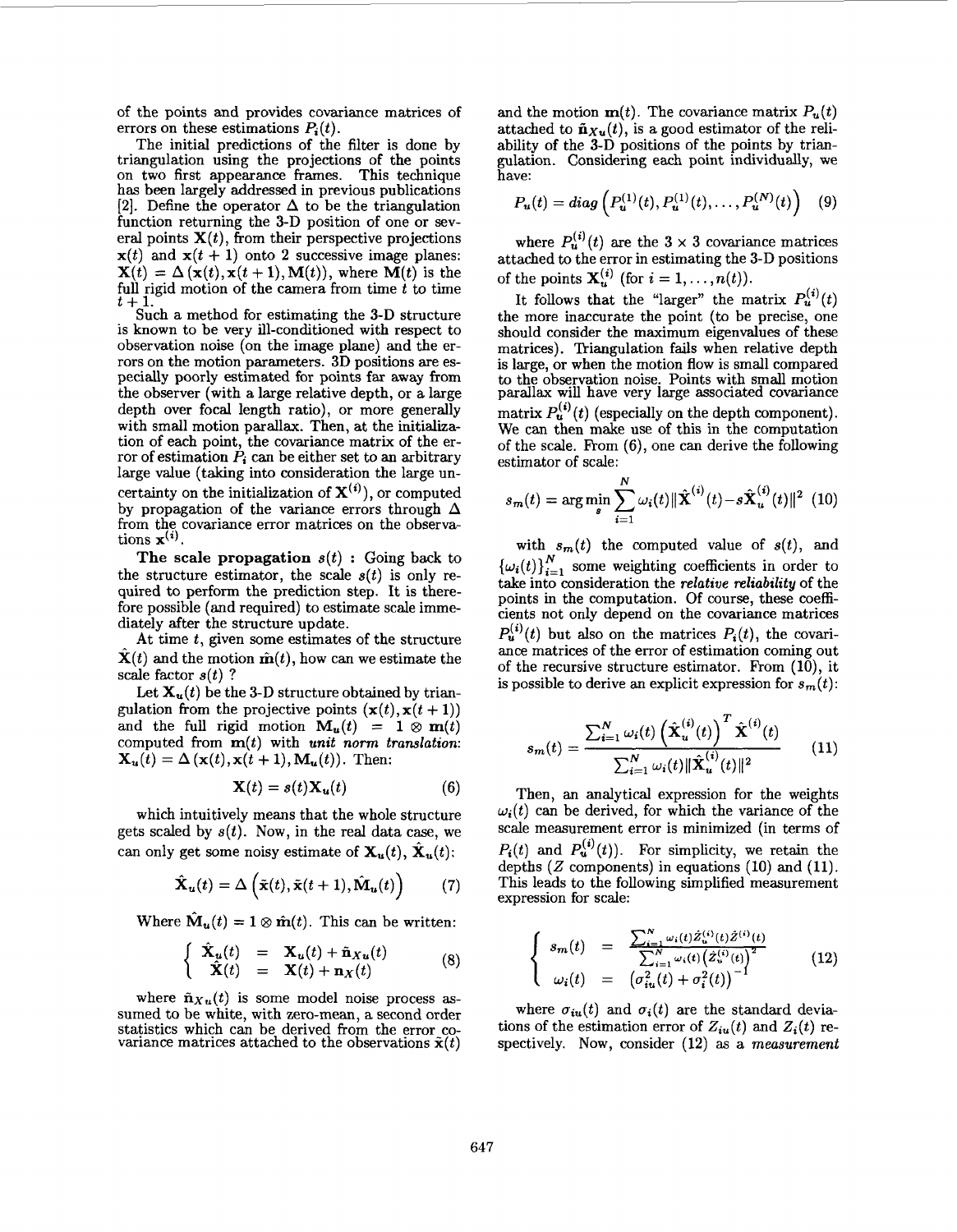*equation* for the scale. We then have available at time *t* some measure of the scale  $s_m(t)$  whose variance  $\sigma_s^2(t)$  is induced from the covariance matrices  $P_i(t)$  and  $P_i^{(i)}(t)$ . Assuming then smoothness on the velocity of the vehicle:

$$
\begin{cases}\ns(t+1) = s(t) + n_s(t) \\
s_m(t) = \frac{\sum_{i=1}^N \omega_i(t) \hat{z}_u^{(i)}(t) \hat{z}^{(i)}(t)}{\sum_{i=1}^N \omega_i(t) (\hat{z}_u^{(i)}(t))^2}\n\end{cases}
$$
\n(13)

Where the first equation in (13) describes the dynamics of the scale (state equation) and the second one the observation (which is, in this case the measurement of the scale itself). We *can* then write the Kalman filter for that model **[9,** 4, **81.** Notice that, with such a simple dynamics, the filter will be equivalent to a *smoother.* 

Regrouping both motion and scale dynamical models *(5)* and (13), one can derive a model *including dynamics on the full motion*  $M(t)$ *:* 

$$
\begin{cases}\n\mathbf{M}(t+1) &= F(\mathbf{M}(t)) + \mathbf{n}_M(t) \\
\mathbf{M}(t) &= s(t) \otimes \mathbf{m}(t) \\
\tilde{\mathbf{n}}(t) &= \tilde{\mathbf{x}}^T(t+1)\mathbf{Q}(\mathbf{m}(t))\tilde{\mathbf{x}}(t) \\
s_m(t) &= \frac{\sum_{i=1}^N \omega_i(t)\tilde{z}_u^{(i)}(t)\tilde{z}^{(i)}(t)}{\sum_{i=1}^N \omega_i(t)(\tilde{z}_u^{(i)}(t))^2}\n\end{cases}
$$
(14)

where the **2** last equations correspond to the *implicit measurement for motion* and *explicit measurement for scale factor.* 

Note that *F* describes here the dynamical model on the *full motion state.* This constitutes an improvement since it may happen that the dynamic of the scale factor *s(t)* (or velocity, since it is the norm of translation) and the other motion parameters  $\mathbf{m}(t)$  (such as rotation and direction of translation), are coupled. If no dynamic is known, then *F*  can be assumed to be the identity, which is equivalent to assuming smoothness in the motion by taking first order additive random walks on *m(t)* and  $s(t)$  in the state equations. It is actually this model that we have applied in our experiments. Since **af**ter initialization, there are no measurements of the scale available, we expect a drift in the estimate of the scale.

One could also think of propagating scale information without explicitly reconstructing the 3D structure by writing a constraint on the scale directly using observation on 3 consecutive frames. This would give an direct estimate for scale **as**  a function of the projective points coordinates on these 3 frames. This alternative method is still under investigation.

### **3 Experimental results**

This experiment consists of a sequence taken with a CCD video camera mounted onto a cart moving along a closed corridor. The cart was simply pulled by two operators while another operator was sitting on it. The camera was attached to a small tripod on the cart. The camera was such that it was pointing approximately in the direction of the motion. The objective of the experiment was to **re**produce city driving **as** we11 **as** indoor navigation. Since the velocity of the motion was about  $4 \text{ km/h}$ , and the corridor was **2** meters wide, we would have similar size of observation from a vehicle driving at 60 km/h on a 30 meters wide road (from building to building).

*Duration* **and** *Image characteristics:* Figures 2(a) and 2(b) show the first image of the *se*quence and the path followed by the cart throughout the experiment (the ground truth). The complete path is approximately 145 meters long, and composed of four straight segments, four 90 degrees turns and four little "S turns". The output image rate of the camera is 60 interlaced frames a second. The whole 2 minutes and 11 seconds long sequence consists of 7871 images (even and odd fields).

Each image is  $640 \times 240$  pixels. A pre-calibration of the camera gave us values for its focal length  $f = 527 \pm 6$  pixels, the position of the center of projection on the image plane  $c = [348 \pm 2, 211 \pm$ **6 pixels** (in the initial format  $640 \times 480$ ), and the radial distortion factor  $k = -0.121 \pm 0.003$ . The images were digitized using a JPEG compression board. **A** limited number of artifacts due to JPEG are present in the digitized images.

*Ground truth recovery:* Some 60 makers were put on the floor throughout the path to recover the ground truth position of the cart at any time instant (Fig. 2a). We recovered ground truth knowing the camera field of view, the approximate height of the camera with respect to the floor and the numbers of the frames where the markers were visible. This estimation has been done with an accuracy of about 10 frames ( error of about 15 centimeters). The camera position at each frame has been then deduced by interpolation of the trajectory between the markers.

We can then take **as** an obvious criterion of goodness, the distance between the reconstructed path and the "real path" obtained from ground truth.

From the ground truth trajectory, one can get some estimation of the norm of translation composing the motion between each time instant (or scale factor). Since the ground truth path has been obtained using interpolation, this computation can only give an estimation of the real scale. We refer to this **as** the "ground truth for scale".

We placed on the walls some white sheets with black contours. This was to make available more feature points to be selected and tracked across time. The actual average number of detected features per frame was approximately 200 (only true for straight segments, at the turns, it went down to about 100). This allowed us to test the robustness of the scheme upon the number of features used for motion estimation. Results concerning these tests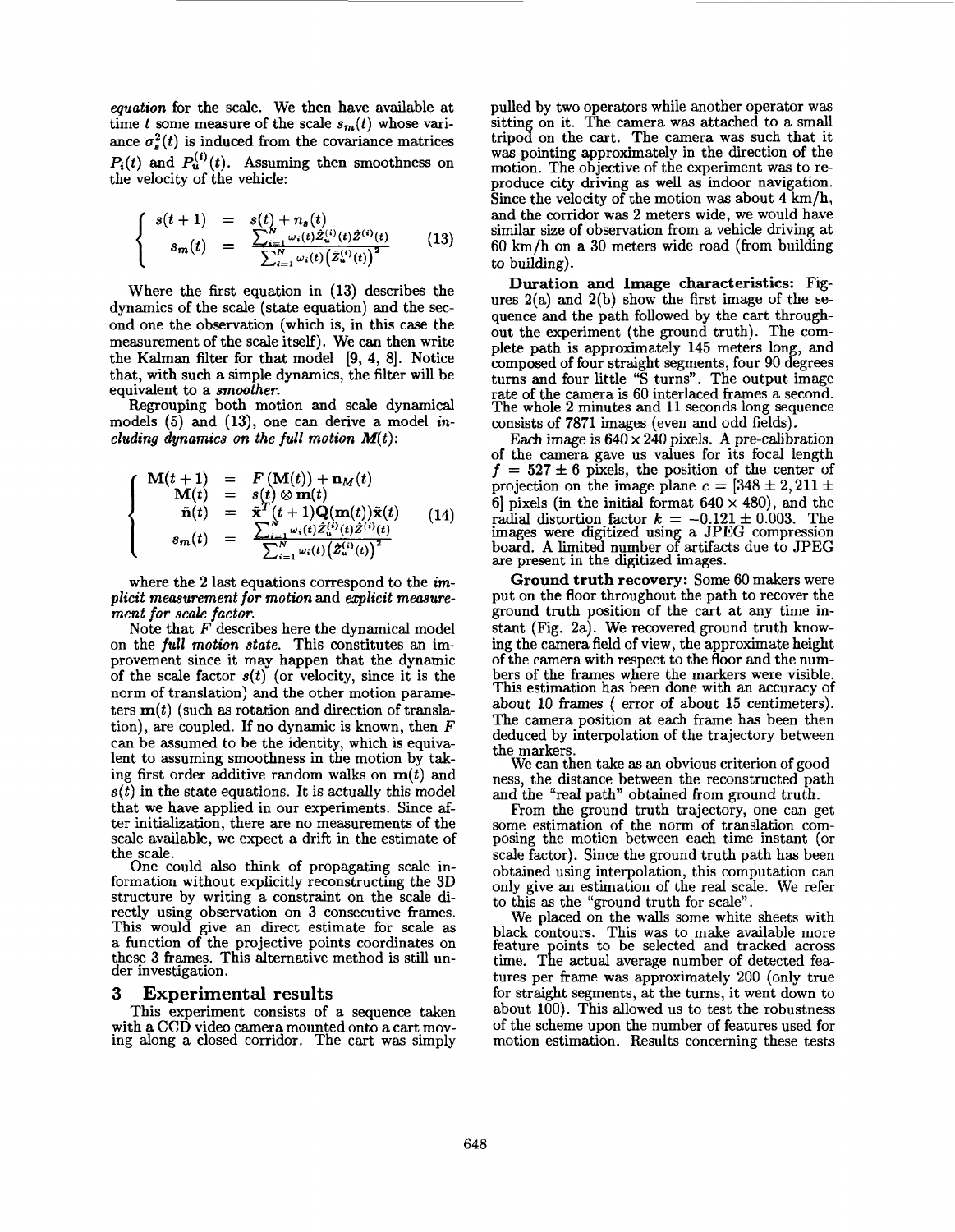are reported here. Note that during the turns, the features were visible in average for 50 frames.

**Computational parameters:** The whole *se*quence has been segmented into four 2000 frames long sub-sequences (constituting the four subexperiments), each of them corresponding to a different turn **(Fig.** 2(b)). We ran the motion estimator over these sequences.

We used for feature tracking, a scheme which is a multi-scale version of the algorithm developed by Lucas and Kanade [ll]. This scheme selects and tracks point features on the images with an accuracy of about 0.2 to 0.5 pixel. This is the performance of most common existing feature tracking methods 13). We added to the present scheme a segmentation stage to reject outliers and false features [13]. New selections are done on the images whenever the number of available point features drops below some threshold.

We applied the first order random walk model for the motion and the scale estimations. We tried the algorithm over very different number of feature points for motion estimation. We found that  $N = 40$  is a good trade off. We did not tune very accurately the filter parameters for motion. We used one set of tuning parameters that seemed to fit well to the experiment: for the model, we took a diagonal covariance matrix  $Q_m$ , with identical variance of  $k^2 * 10^{-4} rad^2$  on each component (standard deviation of 5 degrees for a  $k = 10$  frames baseline). We set the measurement noise to 1 pixel. The vehicle was moving with an average speed of  $4km/h$ , which means  $18cm$  every 10 frames. Assuming that it could not accelerate by more than  $1km/h/s$ , one can deduce a value for the variance on the scale  $Q_s \approx 7 * 10^{-6} m^2$  (with k=10). In our experiments we found very important to include the smooth model to the scale, otherwise the drifts were too large. We encountered using this model drifts of scale of few percents over 2000 frames. By suppressing the dynamics on the scale, or decreasing its model variance, we experimented much larger drifts: For example, by setting  $Q_s = 0.002m^2$ , the scale drifts is "roughly" 50% every 1000 frames.

An important characteristic of the implemented version of the scheme is the time baseline to perform motion and structure estimation. This idea is based on the fact that motion estimation is very illconditioned when the image flow is small compared to the image noise [l]. Therefore, we chose to perform it not based on the flow computed from frame *t* to frame  $t + 1$ , but on flow from frame  $t$  to  $t + k$ , where *k* is some integer defining the time baseline  $(k > 1)$ . Actually, we recursively estimated motion at *each time instant t* using a *sliding baseline* win*dow.* One may think of taking any arbitrary large value for the baseline duration *k,* however, **as** *k* increases, the smooth model for motion is less and less valid. We found  $k = 10$  to be a good trade off for that experiment (which means a baseline rate of *6* 

frames a second). For general type of motions, and environments one should check if there are means of finding the best time baseline.

## **4 Results**

To "measure" the performance of the algorithm, we extract from the reconstructions two quantities: the computed angle of turn (ideally 90 degrees), and the final computed vertical deviation (ideally 0 meter, since the motion was planar).

The **"4 turns sub-experiments":** Fig. 3 shows the results in estimating the trajectory and the structure on each each individual turn. Notice the quality of the reconstructions.

The **"whole round-trip experiment":** Fig. 5(a) is a top view of the complete reconstructed trajectory and corridor for the whole round-trip *se*quence. Fig. 5(b) are the estimated 5 DOF motion parameters, and Fig. 5(c) displays one image of the sequence with its attached point features and flow, and the current motion.

For these two figures, we took the same experimental conditions: a time baseline  $k = 10$  and the number points used for motion estimation  $N = 40$ .

In addition to the quality of the trajectory, one can remark how accurately the different walls of the corridor are reconstructed (approximate reconstruction thickness of 5 *cm).* 

We tested the algorithm on the first turn with different values for the time baseline *k* and for the number of features used for motion estimation *N.* 

The tables 1 and 2 present the performances for of the algorithm on the first turn under different conditions of time baseline *k* and number of features *N* used for estimating the motion. Note that only  $N = 8$  point features are sufficient to provide some relatively acceptable motion estimates (see Fig.  $4(a)$ ). We can also notice that the baselines  $k = 5,10$  and 20 give very good and similar performances. Fig. 4(b) shows the degradation of the estimate **as** we suppress the time baseline.

|    | angle of turn (deg) | vert. deviation (m) |
|----|---------------------|---------------------|
|    | 52.2                | L Z                 |
|    | 92.4                | 0.78                |
| แ  | 90.9                | U.89                |
| 20 | 93.5                | U.93                |
| 30 | 91.3                | U.98                |
| эU | 96.6                | 0.75                |

Table 1: Influence of the time baselines  $k$  (with  $N =$ 40, first turn).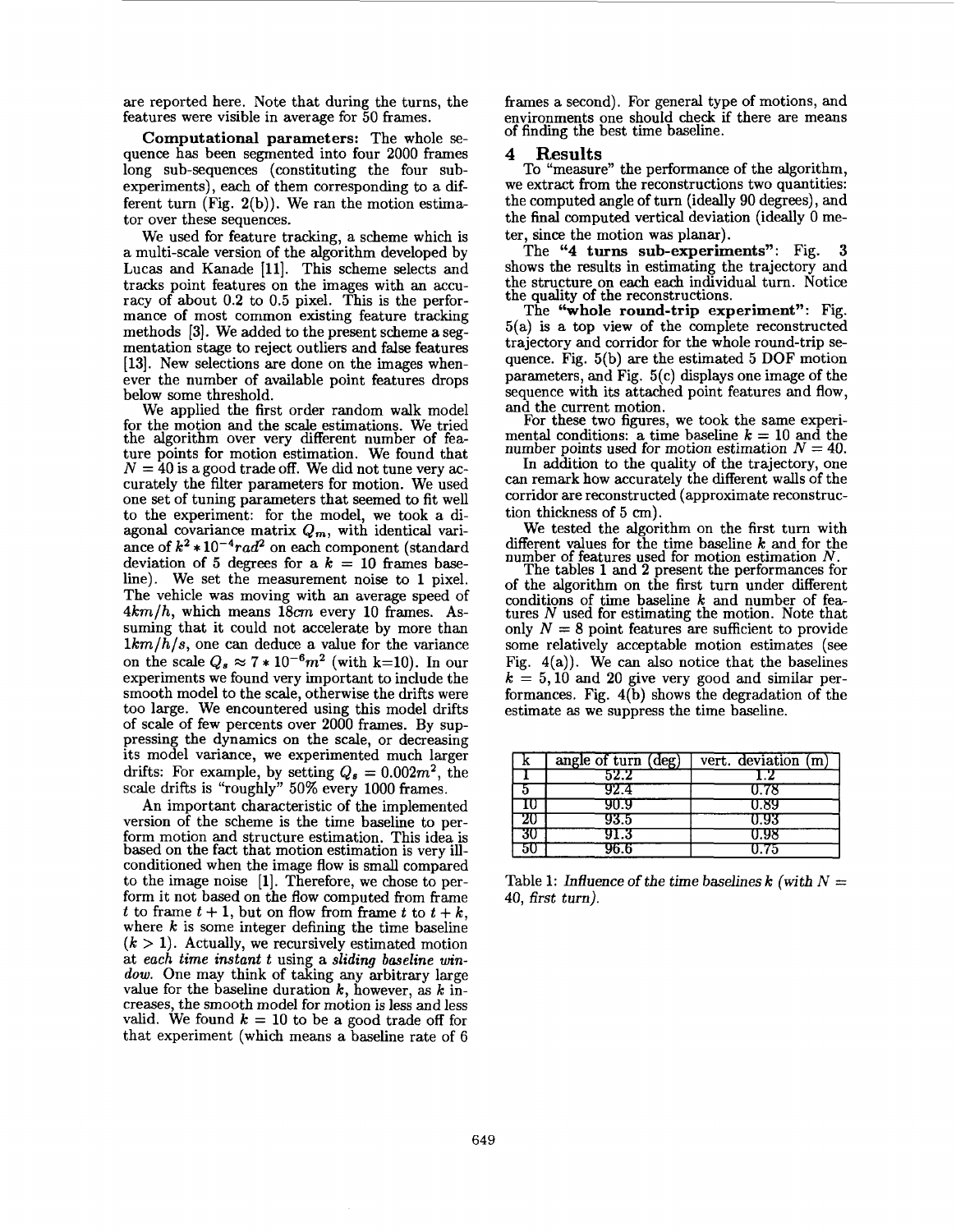

Figure 2: The "cart experiment": (left) the first frame of the sequence with the point features highlighted. (right) The whole path followed *by* the cart in the complete experiment. Note the positions of the *4* turns constituting the *4* sub-experiments.

|        | angle of turn (deg) | vert. deviation (m) |
|--------|---------------------|---------------------|
| ਟ 8    | breaks down         | breaks down         |
|        | 79.3                | 0.25                |
| w      | $100.3\,$           |                     |
| 20     | 91.2                | 1.79                |
| 40     | 90.9                | U.89                |
| ΙW     | 91.3                | U 72                |
| •'টা চ |                     |                     |

Table 2: Influence of the number of points *N* (with  $k = 10$ , first turn). The computed angles of turns are in degrees, and the final vertical deviations in meters. The retained points are the *N* ones with the smallest the innovations *(5).* 

## **5 Conclusion and Future work**

We showed that it is possible to get a sufficiently accurate estimation of the position in real experimental conditions with minimal equipment required (a simple video camera mounted on the vehicle without any visual control). For **road** navigation applications, we would like to be able to estimate accurately and robustly any particular type of motion. We developed a scheme which showed some remarkable results for estimating motion in straight segments **as** well **as** in the 90 degrees turns. We believe that including a complete dynamical model for the vehicle with a kinematic exploiting the planarity of the motion, would improve the scheme by making it more robust.

### **Acknowledgments**

This work is supported in part by the California Institute of Technology; the Office of Naval Research grant ONR **N00014-93-1-0990;** an NSF National Young Investigator Award; the Center for Neuromorphic Systems Engineering **as** a part of the National Science Foundation Engineering Research Center Program; and by the California Trade and Commerce Agency, Office of Strategic Technology. We wish to thank all the persons that helped **us** throughout this work, in especially Stefano Soatto for the very useful discussions, and Luis Goncalves, Mario E. Munich and Enrico Ursella for their great help in setting up the experiment.

#### **References**

- G. Adiv. Inherent ambiguities in recovering 3-d motion and structure from noisy flow field. *IEEE Trans. on* Pattern Analysis and Machine Intelligence, 2:477-489, **1989.**
- A. Azarbayejani, B. Horowitz, and A. Pentland. Recursive estimation of structure and motion using relative orientation constraints. **Proc. CVPR,** New York, **1993.**
- J. Barron, D. Fleet, and S. Beauchemin. Performance of optical **flow** techniques. RPL-TR **9107,** Queen's University Kingston, Ontario, Robotics and perception laboratory, **1992.** Also in Proc. CVPR **1992,** pp **236-242.**
- [4] R.S. Bucy. Non-linear filtering theory. **IEEE Trans. A.C. AC-IO,** *198,* **1965.**
- E. D. Dickmanns and V. Graefe. Applications of dynamic monocular machine vision. **Machine Vision and Applications, 1:241-261, 1988.**
- E. D. Dickmanns and B. D. Mysliwetz. Recursive 3-d road and relative ego-state recognition. **IEEE Trans. on Pattern Analysis and Machine Intelligence**, 14:199-213, **1992.**
- [7] B. D. Mysliwetz E. D. Dickmanns and T. Christians. An integrated spatio-temporal approach to automatic visual guidance of autonomous vehicles. IEEE Trans. on Systems, Man, and Cybernetics, 20:1273-1284, 1990.
- A.H. Jazwinski. **Stochastic Processes and Filtering Theory.** Academic Press, **1970.**
- R.E. Kalman. **A** new approach to linear filtering and prediction problems. Trans. of the ASME-Journal of **basic engineering., 35-45, 1960.**
- [10] H. C. Longuet-Higgins. A computer algorithm for reconbasic engineering., 35-45, 1960.<br>
H. C. Longuet-Higgins. A computer algorithm for reconstructing a scene from two projections. *Nature*, 293:133-<br>
135, 1981.
- B.D. Lucas and T. Kanade. **An** iterative image registration technique with an application to stereo vision. Proc. 7th Int. Joinnt Conf. on Art. Intell., 1981.
- [12] J. Oliensis and J. Inigo-Thomas. Recursive multi-frame structure from motion incorporating motion error. **Proc. DARPA Image Understanding Workshop, 1992.**
- [13] S. Soatto, R. Frezza, and P. Perona. Motion estimation on the essential manifold. **In "Computer Vision ECCV 94, Lecture Notes in Computer Sciences** *vol.*  **<sup>801</sup>**", **Springer Verlug,** May **1994.**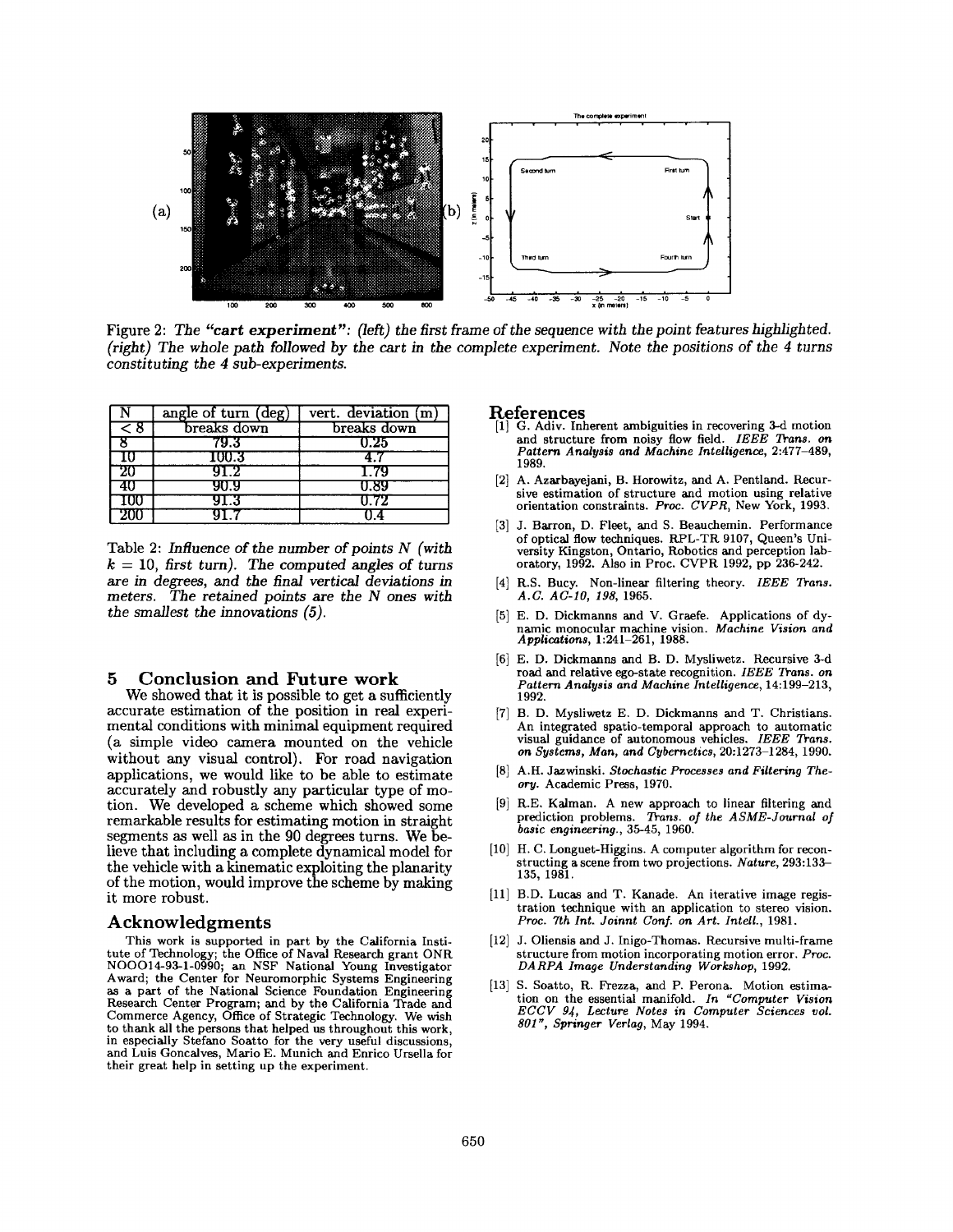

Figure *3:* The *"4 turns sub-experiments":* These four figures are top views of the estimates (in trajectory and structure) on the four successive turns. The real and estimated trajectories are respectively showed in dotted and solid lines, the reconstructed structure (or corridor) is represented in dots. The errors on the turn angles are below **2** degrees for the three fist turns and only **6** degrees for the fourth one, the paths have maximal vertical deviation of about **3cm/m,** and almost all straight segments are very nicely reproduced. Notice that the last turn presents larger errors in reconstruction of the structure (especially right at the turn). The time baseline is  $k = 10$  frames (a 6Hz frame rate), with  $N = 40$  points for estimating motion.



**Figure 4:** *Reconstruction* **of** *the first turn with different N and k:* (a) *A smd* number of features  $N = 8$  (and a time baseline  $k=10$ ). (b) Suppression of the time baseline  $(N=40, k=1)$ .